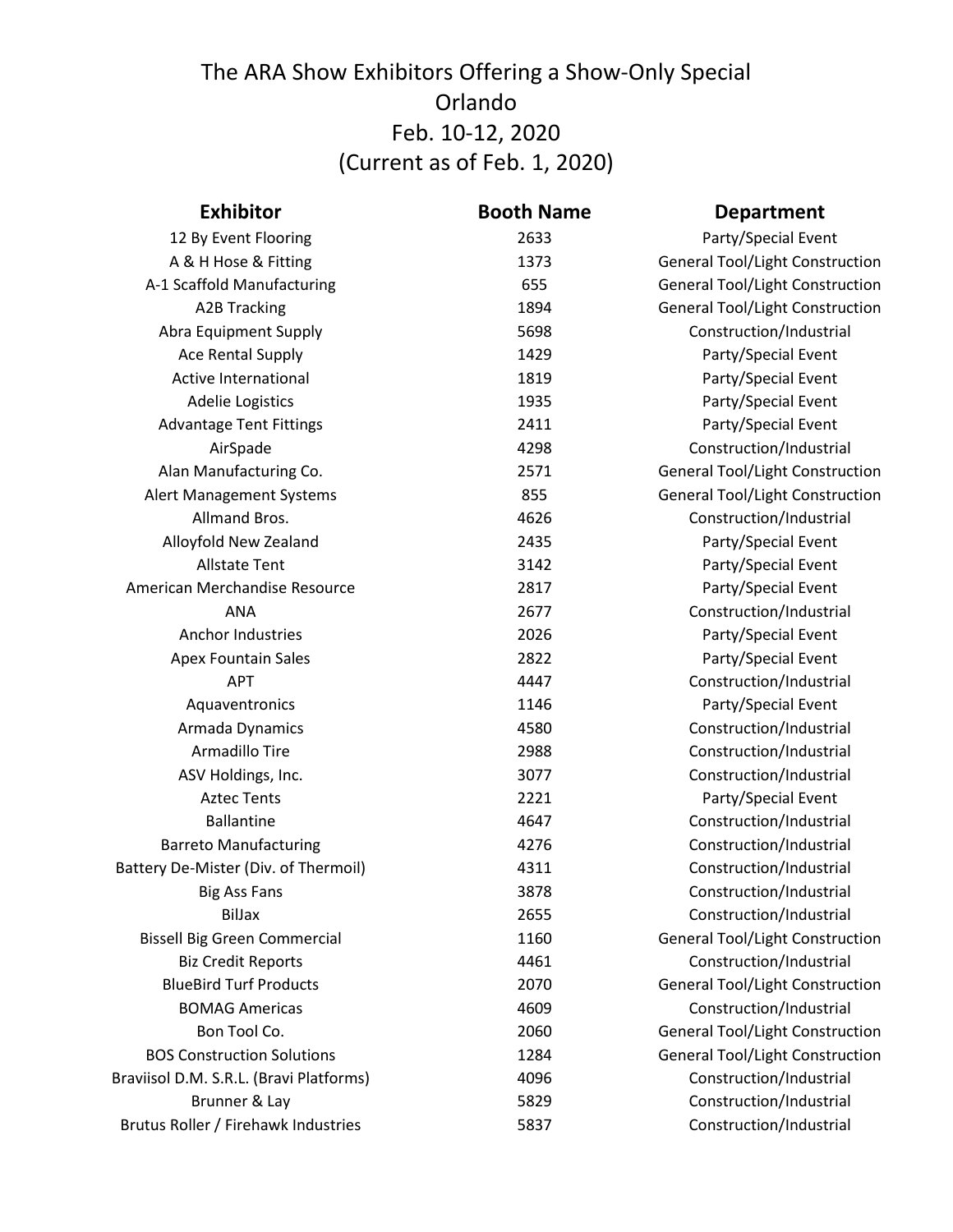| C.R. Brophy Machine Works                         | 2159 | <b>General Tool/Light Construction</b> |
|---------------------------------------------------|------|----------------------------------------|
| <b>Camera Security Trailers</b>                   | 5295 | Construction/Industrial                |
| <b>Campus Products</b>                            | 3111 | Party/Special Event                    |
| Caravan Canopy International                      | 2905 | Party/Special Event                    |
| CardConnect                                       | 4462 | Construction/Industrial                |
| <b>Carriage Creations</b>                         | 1837 | Party/Special Event                    |
| <b>Caterpillar Building Construction Products</b> | 5475 | Construction/Industrial                |
| Cellutrak                                         | 5196 | Construction/Industrial                |
| <b>Central Tent</b>                               | 3042 | Party/Special Event                    |
| Century Wire & Cable                              | 2730 | Party/Special Event                    |
| <b>Champion Chisel Works</b>                      | 1281 | <b>General Tool/Light Construction</b> |
| Charnecke Tents/CCC Washers                       | 3217 | Party/Special Event                    |
| Cherryhill Manufacturing Corp.                    | 2160 | <b>General Tool/Light Construction</b> |
| Chicago Pneumatic Power Technique                 | 4247 | Construction/Industrial                |
| <b>Choice Party Linens</b>                        | 2912 | Party/Special Event                    |
| <b>City Restore</b>                               | 5498 | Construction/Industrial                |
| CLAIRCO, Div. of Equipements Mathieu              | 2888 | Construction/Industrial                |
| Clarke, A Div. of Nilfisk                         | 1665 | <b>General Tool/Light Construction</b> |
| CleanChair/CleanTent by L&M Manufacturing Co.     | 3243 | Party/Special Event                    |
| <b>CLEARblast LLC</b>                             | 2289 | <b>General Tool/Light Construction</b> |
| ClimaTemp Portables                               | 677  | <b>General Tool/Light Construction</b> |
| <b>CM Cleaner Technologies</b>                    | 1649 | Party/Special Event                    |
| <b>Construction Accessories</b>                   | 1850 | Party/Special Event                    |
| <b>Construction Electrical Products</b>           | 1773 | <b>General Tool/Light Construction</b> |
| Cool-A-Zone                                       | 1844 | Party/Special Event                    |
| CreteRod                                          | 3498 | Construction/Industrial                |
| Croft Trailer Supply                              | 2063 | <b>General Tool/Light Construction</b> |
| Darnel                                            | 1432 | Party/Special Event                    |
| Degrenne North America                            | 2414 | Party/Special Event                    |
| <b>Detmer Consulting</b>                          | 3413 | Construction/Industrial                |
| Digga North America                               | 5670 | Construction/Industrial                |
| Ditch Witch                                       | 4601 | Construction/Industrial                |
| Doosan Industrial Vehicle America Corp.           | 3807 | Construction/Industrial                |
| DOT Tiedown & Lifting Equipment                   | 1735 | Party/Special Event                    |
| <b>DPL Telematics</b>                             | 4939 | Construction/Industrial                |
| <b>Drape Kings</b>                                | 2119 | Party/Special Event                    |
| Dri-Eaz/Legend Brands                             | 1155 | <b>General Tool/Light Construction</b> |
| DryAIR by TDM                                     | 4310 | Construction/Industrial                |
| DRYAIR Manufacturing Corp.                        | 5459 | Construction/Industrial                |
| <b>Dura-Trac Flooring</b>                         | 1630 | Party/Special Event                    |
| <b>Dynamic Decals &amp; Graphics</b>              | 3528 | Construction/Industrial                |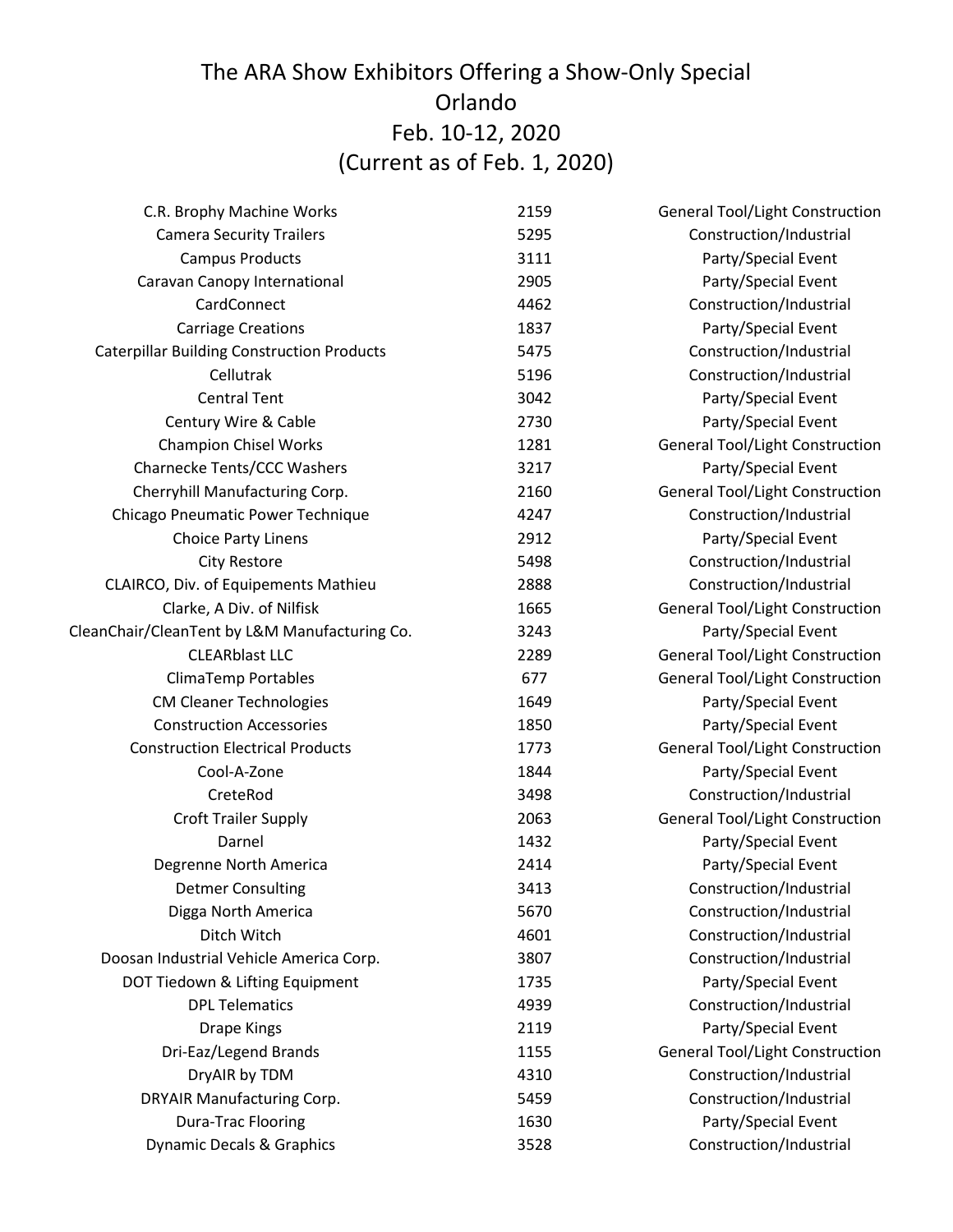| <b>Dynapac North America</b>                             | 4671 | Construction/Industrial                |
|----------------------------------------------------------|------|----------------------------------------|
| <b>Ebac Industrial Products</b>                          | 4210 | Construction/Industrial                |
| <b>EDCO</b>                                              | 2461 | <b>General Tool/Light Construction</b> |
| Electric Eel Manufacturing Co.                           | 1681 | <b>General Tool/Light Construction</b> |
| <b>Eliet USA</b>                                         | 1074 | <b>General Tool/Light Construction</b> |
| <b>Elite Canopy</b>                                      | 1734 | Party/Special Event                    |
| <b>Essential Properties Realty Trust</b>                 | 784  | <b>General Tool/Light Construction</b> |
| Essex Silver-Line Corp.                                  | 1271 | <b>General Tool/Light Construction</b> |
| <b>Eternal Lighting</b>                                  | 1044 | Party/Special Event                    |
| Eureka! The Tent Co.                                     | 2626 | Party/Special Event                    |
| <b>Event Equipment Sales</b>                             | 1821 | Party/Special Event                    |
| <b>Event Rental Systems</b>                              | 2215 | Party/Special Event                    |
| <b>EverBlock Systems</b>                                 | 1937 | Party/Special Event                    |
| <b>EZRentOut</b>                                         | 1685 | <b>General Tool/Light Construction</b> |
| <b>Fame Rental</b>                                       | 4598 | Construction/Industrial                |
| <b>Felling Trailers</b>                                  | 3859 | Construction/Industrial                |
| <b>Fiesta Tents</b>                                      | 2512 | Party/Special Event                    |
| Flagro USA                                               | 1462 | <b>General Tool/Light Construction</b> |
| Flagro USA                                               | 1948 | Party/Special Event                    |
| <b>FTG Equipment Solutions</b>                           | 3474 | Construction/Industrial                |
| Gadsden Scaffold Co.                                     | 2670 | Construction/Industrial                |
| Gehl                                                     | 5026 | Construction/Industrial                |
| <b>Generac Mobile Products</b>                           | 5047 | Construction/Industrial                |
| General Pipe Cleaners, A Div. of General Wire Spring Co. | 870  | <b>General Tool/Light Construction</b> |
| Georgia Expo Manufacturing Corp.                         | 2535 | Party/Special Event                    |
| <b>Glass Caddy</b>                                       | 2046 | Party/Special Event                    |
| Goodshuffle Pro                                          | 1749 | Party/Special Event                    |
| <b>Granite Industries</b>                                | 3234 | Party/Special Event                    |
| <b>Granite Industries</b>                                | 3237 | Party/Special Event                    |
| <b>Green Manufacturing</b>                               | 3631 | Construction/Industrial                |
| <b>Green Monster Manufacturing</b>                       | 3211 | Party/Special Event                    |
| HangPro Drywall Lift for Walls                           | 1692 | <b>General Tool/Light Construction</b> |
| Haugen Attachments                                       | 4596 | Construction/Industrial                |
| Haulotte Group                                           | 4870 | Construction/Industrial                |
| Hawk Equipment Corp.                                     | 1081 | <b>General Tool/Light Construction</b> |
| <b>Heavy Duty Tire</b>                                   | 4296 | Construction/Industrial                |
| <b>Hogan Stakes</b>                                      | 1946 | Party/Special Event                    |
| <b>HPI Manufacturing</b>                                 | 1057 | <b>General Tool/Light Construction</b> |
| Hy-Brid Lifts by Custom Equipment                        | 4050 | Construction/Industrial                |
| HydroMist                                                | 1635 | Party/Special Event                    |
| <b>IBIX Surface Technologies</b>                         | 1994 | <b>General Tool/Light Construction</b> |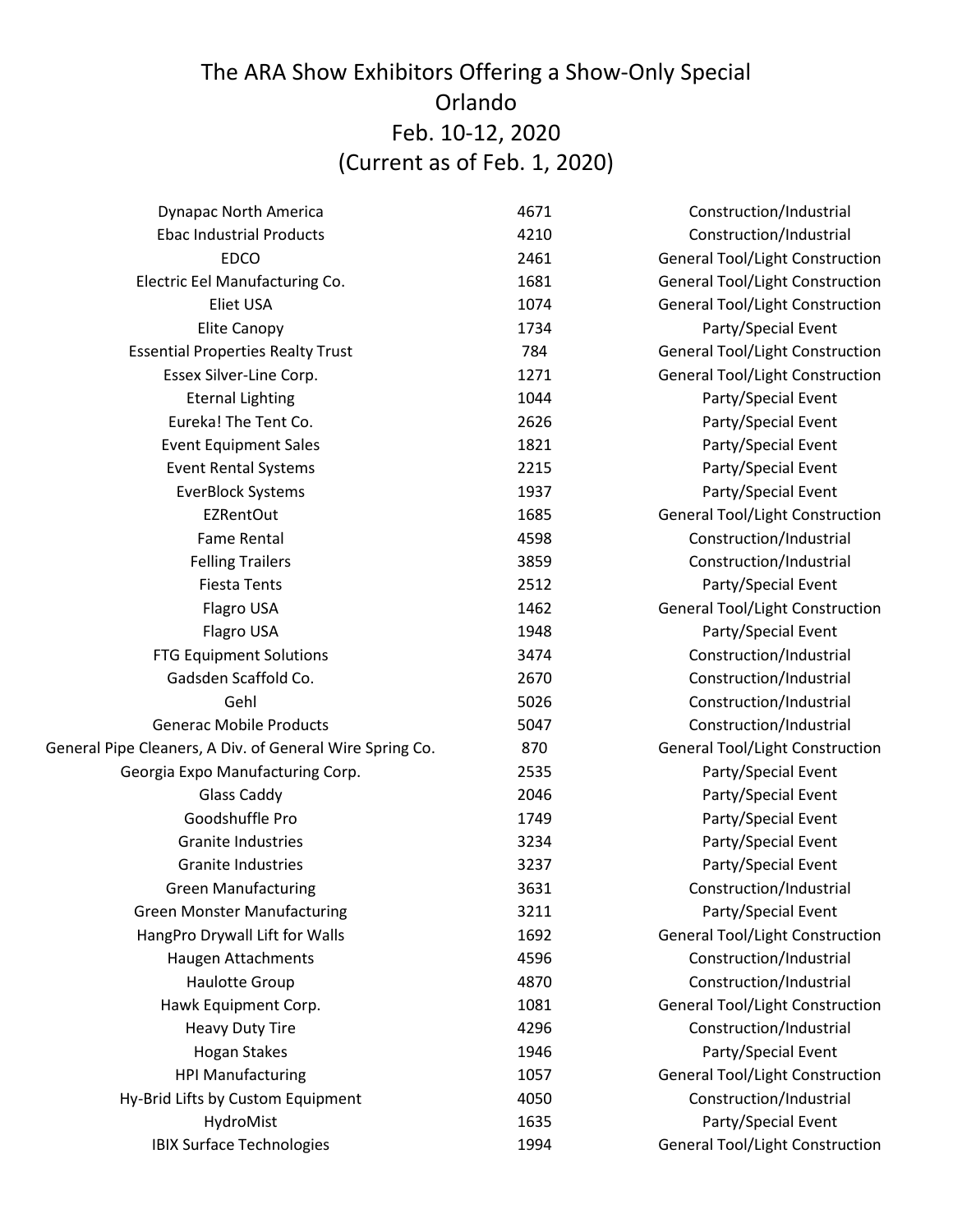| Ikadan System USA                      | 1743 | Party/Special Event                    |
|----------------------------------------|------|----------------------------------------|
| Imer USA                               | 4055 | Construction/Industrial                |
| In-A-Bind                              | 2385 | <b>General Tool/Light Construction</b> |
| <b>Innovative Systems</b>              | 3314 | Party/Special Event                    |
| Intec                                  | 1575 | <b>General Tool/Light Construction</b> |
| integraRental Software                 | 2086 | <b>General Tool/Light Construction</b> |
| <b>International Event Products</b>    | 3001 | Party/Special Event                    |
| InterQuip Conveyors                    | 3683 | Construction/Industrial                |
| <b>Iowa Rotocast Plastics</b>          | 2218 | Party/Special Event                    |
| <b>Iron Solutions</b>                  | 5097 | Construction/Industrial                |
| <b>IronTek Solutions</b>               | 3489 | Construction/Industrial                |
| James R Waite, LLC and WGL Consulting  | 4766 | Construction/Industrial                |
| Jomar Table Linens                     | 1538 | Party/Special Event                    |
| Justrite Safety Group                  | 4696 | Construction/Industrial                |
| <b>K&amp;M MFG</b>                     | 1892 | <b>General Tool/Light Construction</b> |
| KATO/Compact Excavator Sales           | 4621 | Construction/Industrial                |
| <b>Kestell Furniture</b>               | 1643 | Party/Special Event                    |
| Komatsu America Corp.                  | 4059 | Construction/Industrial                |
| Kraft Tool Co.                         | 2079 | <b>General Tool/Light Construction</b> |
| <b>Kwik-Covers</b>                     | 2732 | Party/Special Event                    |
| L.B. White Co.                         | 3311 | Party/Special Event                    |
| L.B. White Co.                         | 3417 | Construction/Industrial                |
| Lawson Products                        | 4798 | Construction/Industrial                |
| LBX Co., Maker of Link-Belt Excavators | 3086 | Construction/Industrial                |
| LiftSmart                              | 5213 | Construction/Industrial                |
| Lind Equipment                         | 2489 | <b>General Tool/Light Construction</b> |
| Liri Tent US                           | 1637 | Party/Special Event                    |
| Little Wonder/Mantis                   | 2455 | <b>General Tool/Light Construction</b> |
| Logistics Supply                       | 3698 | Construction/Industrial                |
| MAC3                                   | 5808 | Construction/Industrial                |
| Magline                                | 859  | <b>General Tool/Light Construction</b> |
| <b>Makinex Construction Products</b>   | 1484 | <b>General Tool/Light Construction</b> |
| Makita USA                             | 1077 | <b>General Tool/Light Construction</b> |
| <b>Manitou North America</b>           | 5028 | Construction/Industrial                |
| <b>MB Crusher America</b>              | 4092 | Construction/Industrial                |
| <b>MBW</b>                             | 5401 | Construction/Industrial                |
| McVey                                  | 3106 | Party/Special Event                    |
| <b>MEC Aerial Work Platforms</b>       | 3405 | Construction/Industrial                |
| Merry Tiller/MacKissic                 | 2266 | <b>General Tool/Light Construction</b> |
| Metaltech - Omega                      | 1440 | Party/Special Event                    |
| Meyer Machine Supply & Equipment       | 1274 | <b>General Tool/Light Construction</b> |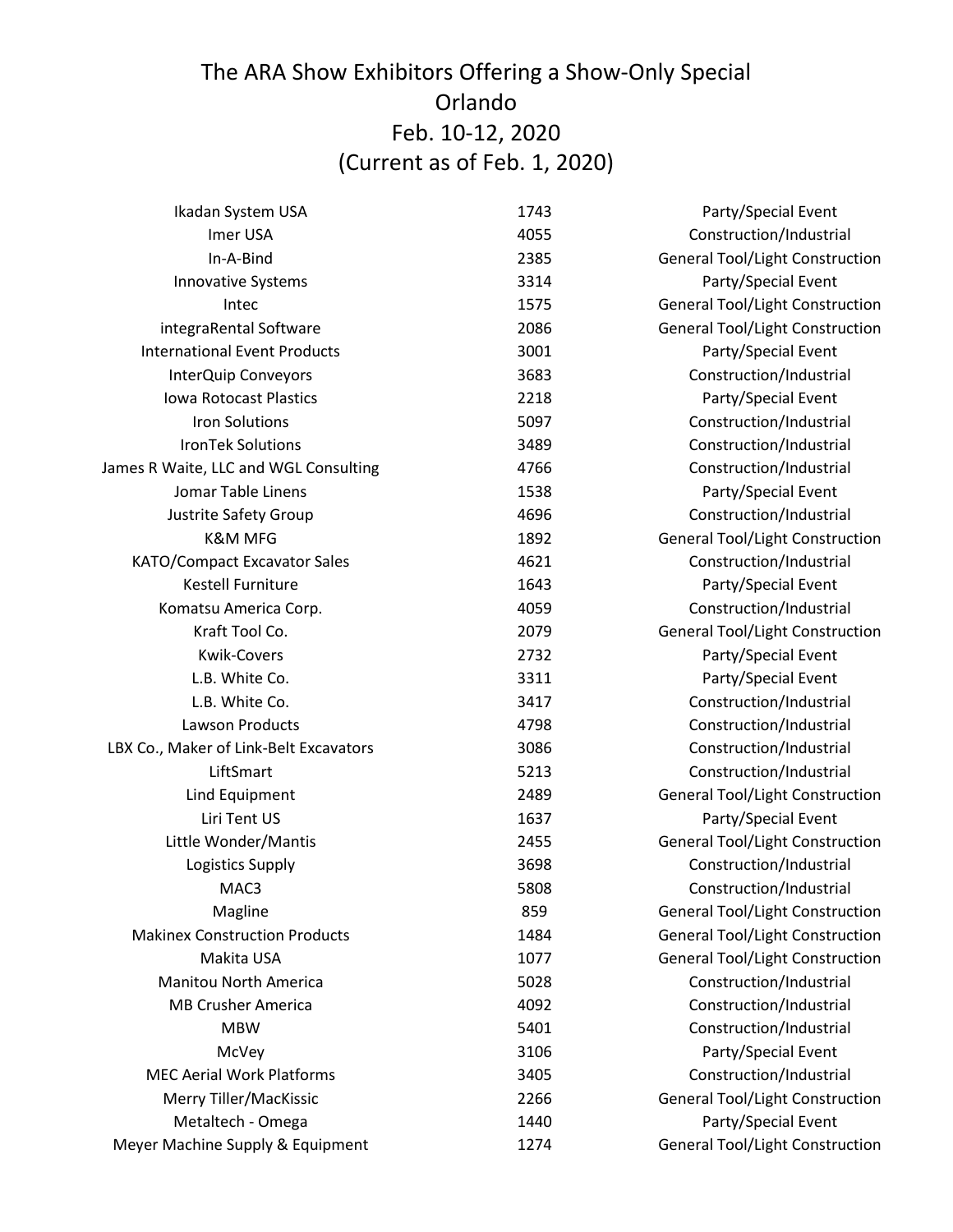| Michelin North America              | 4692 | Construction/Industrial                |
|-------------------------------------|------|----------------------------------------|
| Mills Floral Co.                    | 2815 | Party/Special Event                    |
| MiniTrencher                        | 2492 | <b>General Tool/Light Construction</b> |
| Mi-T-M Corp.                        | 465  | <b>General Tool/Light Construction</b> |
| <b>MK Diamond Products</b>          | 2474 | <b>General Tool/Light Construction</b> |
| Modern Event Furniture (MEF)        | 2238 | Party/Special Event                    |
| Monroe Table Co.                    | 1050 | Party/Special Event                    |
| <b>Mutual Industries</b>            | 5199 | Construction/Industrial                |
| <b>National Event Supply</b>        | 3208 | Party/Special Event                    |
| <b>National Flooring Equipment</b>  | 460  | <b>General Tool/Light Construction</b> |
| New Haven Moving Equipment          | 2909 | Party/Special Event                    |
| <b>NoRamp Trailers</b>              | 3295 | Construction/Industrial                |
| OdorStop                            | 2078 | <b>General Tool/Light Construction</b> |
| Okada America                       | 4480 | Construction/Industrial                |
| Olympic Tent                        | 2838 | Party/Special Event                    |
| <b>Onfloor Technologies</b>         | 1790 | <b>General Tool/Light Construction</b> |
| Open Door Rental Software           | 3428 | Construction/Industrial                |
| <b>Oztec Industries</b>             | 4635 | Construction/Industrial                |
| Palmer Snyder Furniture             | 2620 | Party/Special Event                    |
| Partymachines.com                   | 1640 | Party/Special Event                    |
| Peer Executive Groups               | 3431 | Construction/Industrial                |
| PHP                                 | 2049 | Party/Special Event                    |
| Pioneer Supply Co.                  | 3410 | Construction/Industrial                |
| Pioneer Tool & Forge                | 1852 | Party/Special Event                    |
| Point of Rental Software            | 2481 | <b>General Tool/Light Construction</b> |
| Power Pusher, Div. of Nu-Star       | 974  | <b>General Tool/Light Construction</b> |
| Powerblanket                        | 5840 | Construction/Industrial                |
| PowerMate / L P International       | 875  | <b>General Tool/Light Construction</b> |
| PowerTek                            | 2363 | <b>General Tool/Light Construction</b> |
| Powr-Flite                          | 2255 | <b>General Tool/Light Construction</b> |
| <b>Pratt Industries</b>             | 4876 | Construction/Industrial                |
| <b>PRE Sales</b>                    | 2426 | Party/Special Event                    |
| <b>Priority Capital</b>             | 1950 | Party/Special Event                    |
| Pro Charging Systems                | 4585 | Construction/Industrial                |
| Progressive Pro/Caterer's Warehouse | 3014 | Party/Special Event                    |
| <b>Purple Frog Graphics</b>         | 1951 | Party/Special Event                    |
| <b>Quick Attach Attachments</b>     | 3478 | Construction/Industrial                |
| <b>R&amp;R Surface Protectors</b>   | 4496 | Construction/Industrial                |
| Rainier Industries                  | 2417 | Party/Special Event                    |
| Record360                           | 4299 | Construction/Industrial                |
| Rental InnovationZ                  | 2040 | Party/Special Event                    |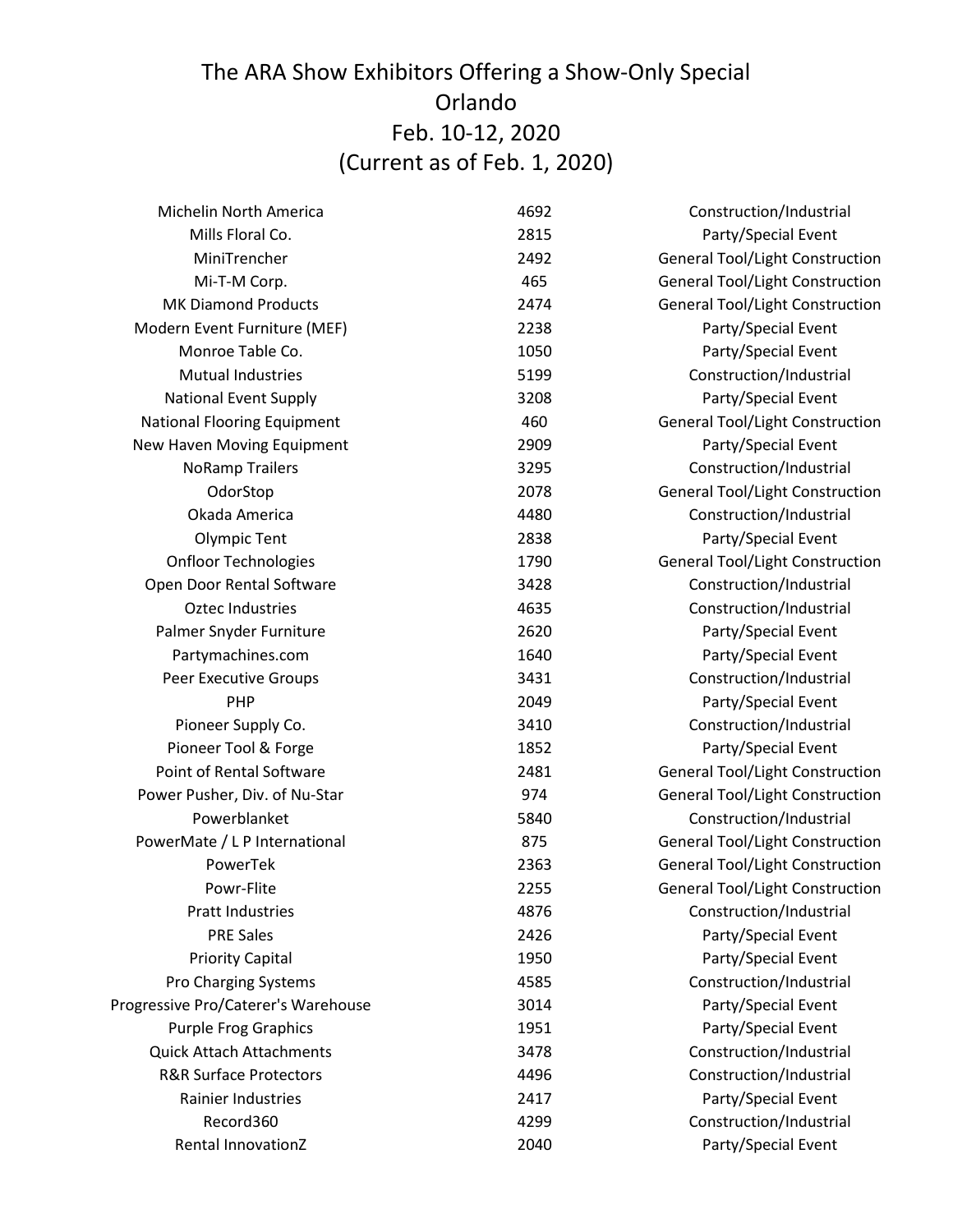| RentMaster                                              | 1642 | Party/Special Event                    |
|---------------------------------------------------------|------|----------------------------------------|
| Rhino Tool Co.                                          | 1055 | <b>General Tool/Light Construction</b> |
| <b>RICE Hydro</b>                                       | 3613 | Construction/Industrial                |
| Ring-O-Matic                                            | 3598 | Construction/Industrial                |
| <b>RJB Hydraulic Hammers</b>                            | 5298 | Construction/Industrial                |
| RMI ADVANTAGE 365 by RMI Corp.                          | 1974 | <b>General Tool/Light Construction</b> |
| Robolabs                                                | 3039 | Party/Special Event                    |
| RoviTracker                                             | 3986 | Construction/Industrial                |
| <b>RSS Distributors</b>                                 | 2607 | Party/Special Event                    |
| Ryan                                                    | 670  | <b>General Tool/Light Construction</b> |
| <b>SANY America</b>                                     | 2295 | <b>General Tool/Light Construction</b> |
| Seitz, The Fresher Co.                                  | 2246 | Party/Special Event                    |
| Service Trucks International & Tiger Cranes             | 2896 | Construction/Industrial                |
| <b>Shipp Cleaning Systems</b>                           | 1655 | <b>General Tool/Light Construction</b> |
| Shocker Positive Air Shutoff Systems/Headwind Solutions | 5841 | Construction/Industrial                |
| Signature Systems Group                                 | 3230 | Party/Special Event                    |
| Skyjack                                                 | 4235 | Construction/Industrial                |
| SnapLock Industries                                     | 3205 | Party/Special Event                    |
| SOLUTIONSCMR                                            | 2847 | Party/Special Event                    |
| South Street Tablecloth Co.                             | 2612 | Party/Special Event                    |
| Southwire                                               | 2074 | <b>General Tool/Light Construction</b> |
| <b>Special Event Sales</b>                              | 2235 | Party/Special Event                    |
| <b>Star Industries</b>                                  | 4407 | Construction/Industrial                |
| <b>Storch Products Company</b>                          | 5596 | Construction/Industrial                |
| <b>Structure Liners</b>                                 | 2242 | Party/Special Event                    |
| <b>Stumper Industries</b>                               | 5527 | Construction/Industrial                |
| Suite Engine                                            | 5839 | Construction/Industrial                |
| Sullair A Hitachi Group Company                         | 4659 | Construction/Industrial                |
| Sumner A Southwire Co.                                  | 2274 | <b>General Tool/Light Construction</b> |
| <b>Super Duty Fans</b>                                  | 2016 | Party/Special Event                    |
| <b>Sure Flame Products</b>                              | 1785 | <b>General Tool/Light Construction</b> |
| Tablecloth Co.                                          | 3115 | Party/Special Event                    |
| TAF-Truss Aluminium Factory                             | 1426 | Party/Special Event                    |
| <b>Tent Renters Supply</b>                              | 2614 | Party/Special Event                    |
| Tentandtable.com                                        | 1040 | Party/Special Event                    |
| Tentandtable.com                                        | 839  | Party/Special Event                    |
| <b>Tentwares Accessory Catalog</b>                      | 2030 | Party/Special Event                    |
| The Brush Man                                           | 2286 | <b>General Tool/Light Construction</b> |
| The Chaircart                                           | 1634 | Party/Special Event                    |
| Thompson Pump & Manufacturing Co.                       | 4649 | Construction/Industrial                |
| <b>Tifco Industries</b>                                 | 5867 | Construction/Industrial                |